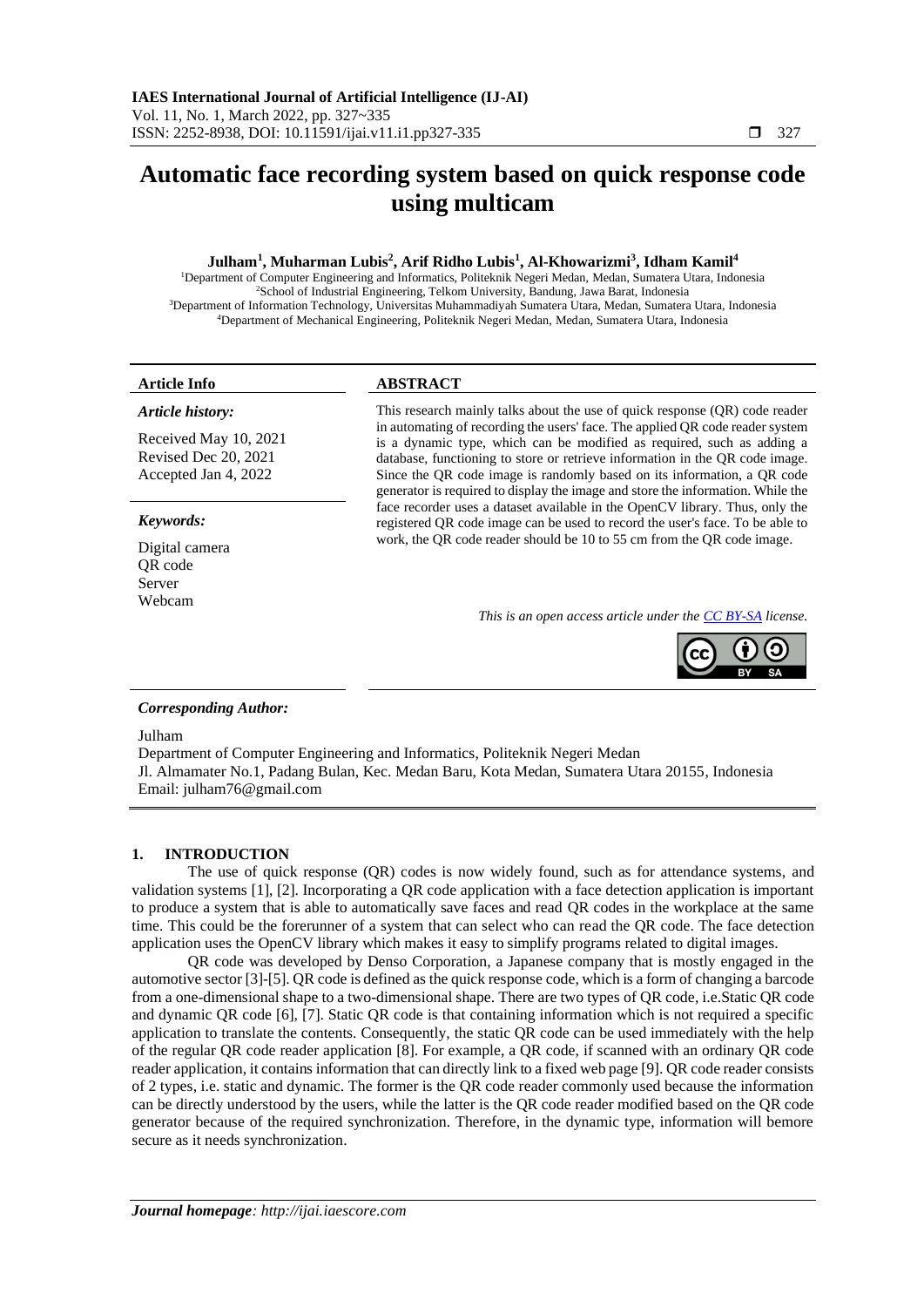In other words, the information that appears can be directly read by the user. Static QR code is widely used today because the QR code generator application as a QR code generator is available free. Dynamic QR code is the opposite of static QR code, namely QR code which contains information which requires a specific application in translating its contents [10], [11]. The example of using a dynamic QR code is QR-code for https://web.whatsapp.com, when scanned using a regular QR scanner will generally produce an incomprehensible message, because it is an encrypted message from the WhatsApp application [12]. If scanned by using the WhatsApp application, it will do navigation to the WhatsApp web for an account. Therefore, this kind of QR code can only be used by scanning with certain applications.

This type of dynamic QR code is the object of research development, which is added a face detection process [13], [14]. With this face detection, it is expected that it will act as a trigger so that the QR code reader can work [15]. The built system consists of two parts, namely the first part is the generator or QR code generator side and the QR code image scanner (QR code reader).

# **2. RESEARCH METHODS**

The method applied in this research is research and development (R&D), in which there are design, manufacture and system testing phases [16], [17]. Flowchart is used to make it easier for researchers to carry out the stages in research. In general, the flowchart of the research carried out is as shown in Figure 1.



Figure 1. Research flowchart

From Figure 1, the research begins with the preparation stage, i.e., to determine the producing or generating side of the QR code image (QR code Generator) and the scanning side of the QR code image (QR code reader). On the QR code generator side, a connection to the database is required so that information can be stored, for example to store information on Final Project Student services to replace the original signature in the form of ID, name, Final Project Student service. While the QR code reader requires two webcams and a connection to the same database as the QR code Generator. So as to produce a QR code image maker system and a QR code image scanning system. The test is carried out in a room with light that can still capture normal images by the computer.

## **3. MATERIAL AND METHOD**

In this research, supporting materials and methods are needed to be used in the research. In order to support each other, a block diagram is needed. The research begins with creating a system workflow described in a block diagram as shown in Figure 2.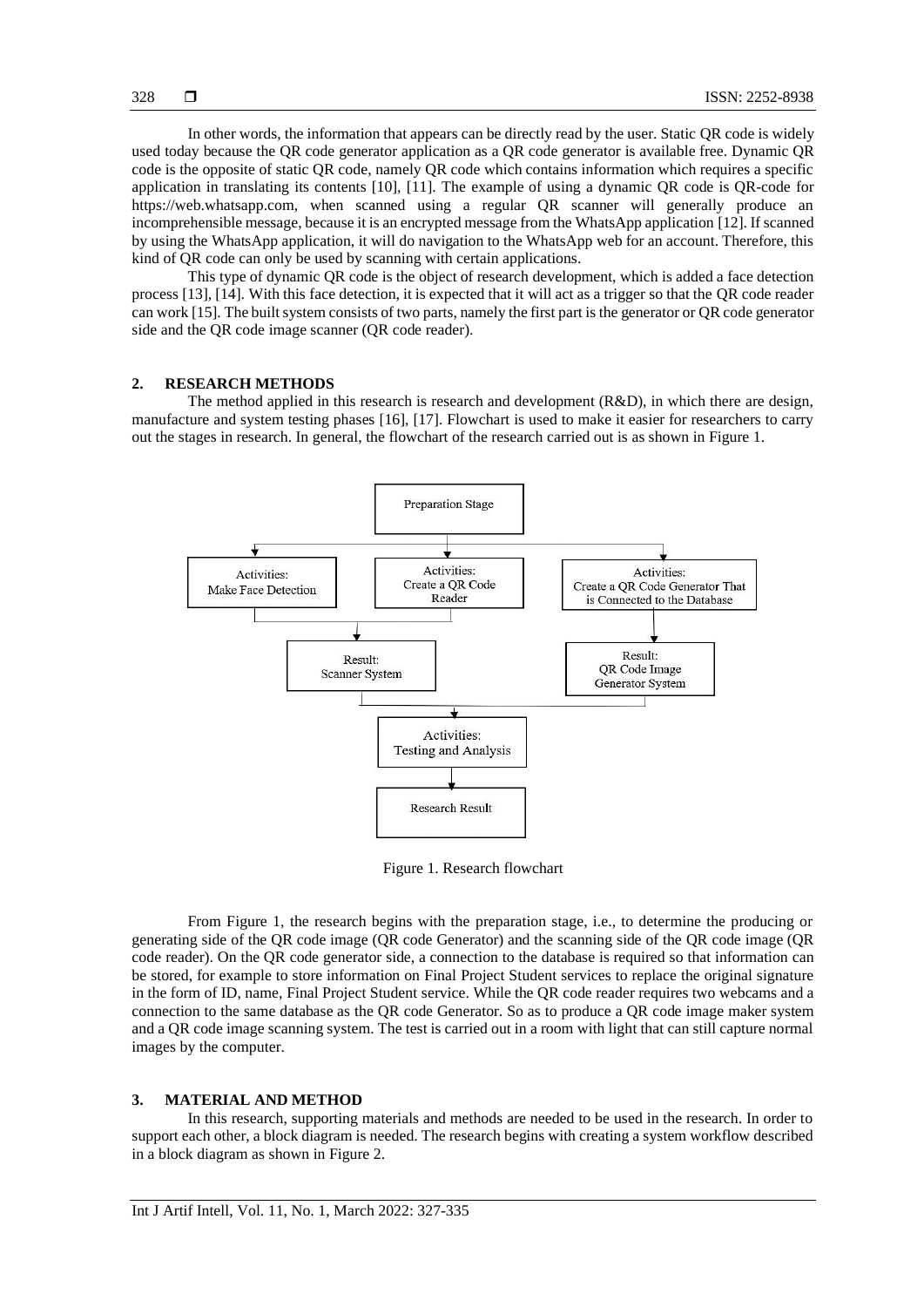

Figure 2. System block diagram

The explanation of Figure 2 is:

- Starting with the user accessing the server to get the QR code generator service (explanation to the arrow 1). Its function is to register information to be saved to a QR code image. Then the user fills in the available fields.
- Then the user notifies the server that the column is completed by pressing the available button. After that the server gives a reply in the form of a QR code image (explanation to the arrow 2).
- The explanation of the direction of arrow number 3, i.e. the QR code image received by the user, the contents of the information can be read if only using a certain scanner (reading device). To use the device, the user and the QR code image must be simultaneously scanned by the device. The discussion about these scanning devices is in the next section. If the user forces to use the regular QR code reader application to read the contents of the information in the QR code image, encrypted (random) text will appear.
- Then the computer will forward the data from the scanning results to the server (explanation to the arrow 4).
- Then the server responds to the data it receives by sending it to the sending computer (explanation to the arrow 5).
- − After that the computer displays the information to the user through a screen based on the data it receives (explanation to the arrow 6).

From Figure 2, hardware and software support is needed so that the research results can be as optimal as possible.

#### **3.1. Hardware and sofware**

The information inserted in the QR code image is in the form of ID, name, and Final Project Student services. This entry is used to generate QR code images by the QR code generator application later. The next step is how to extract the information. In this study, the required hardware and software are:

- a. The intended server is a private server or known as a virtual private server (VPS). This server does not have a real physical form like a computer in general but has services that can be accessed and managed [18]. Besides, every VPS definitely has a public IP. And this VPS can be configured based on its users. In this study applies a VPS with the Linux operating system. After the VPS can be accessed, the next step is to fill in the service in the form of a webserver [19], [20], that is using the Apache application, server scripts using personal home page (PHP) and database applications [21]-[24]. All of these applications are intended to build web-based QR code generator services and database servers. The use of the database here is to store information that will be embedded into a QR code image. In this study, a QR code image will be formed if the users have already completed the data in the form provided and then presses the submit button, which is as shown in Figure 3. Figure 3 is an initial display that must be completed in order that a QR code image can be generated. The filled data will be stored in the database and followed by the process of generating a QR code image as shown in Figure 4. The data stored in the database are intended to be recalled. In this study, in order that data appear automatically, the detected QR code image must be appropriate. The process for generating these images uses the help of the PHP library created by Kentaro Fukuchi and is an opensource library.
- b. The intended computer is a computer that is used for the QR code image scanning system and face detection that is on the user's side. Two webcam units are the additional hardware directly connected to the computer. The important specifications on the webcam are that they have autofocus and high definition (HD) resolution of 720p. The goal is that the object captured by this webcam is more focused and sharper, so that the processing program can easily process it. Both webcams use a USB port to connect to a computer.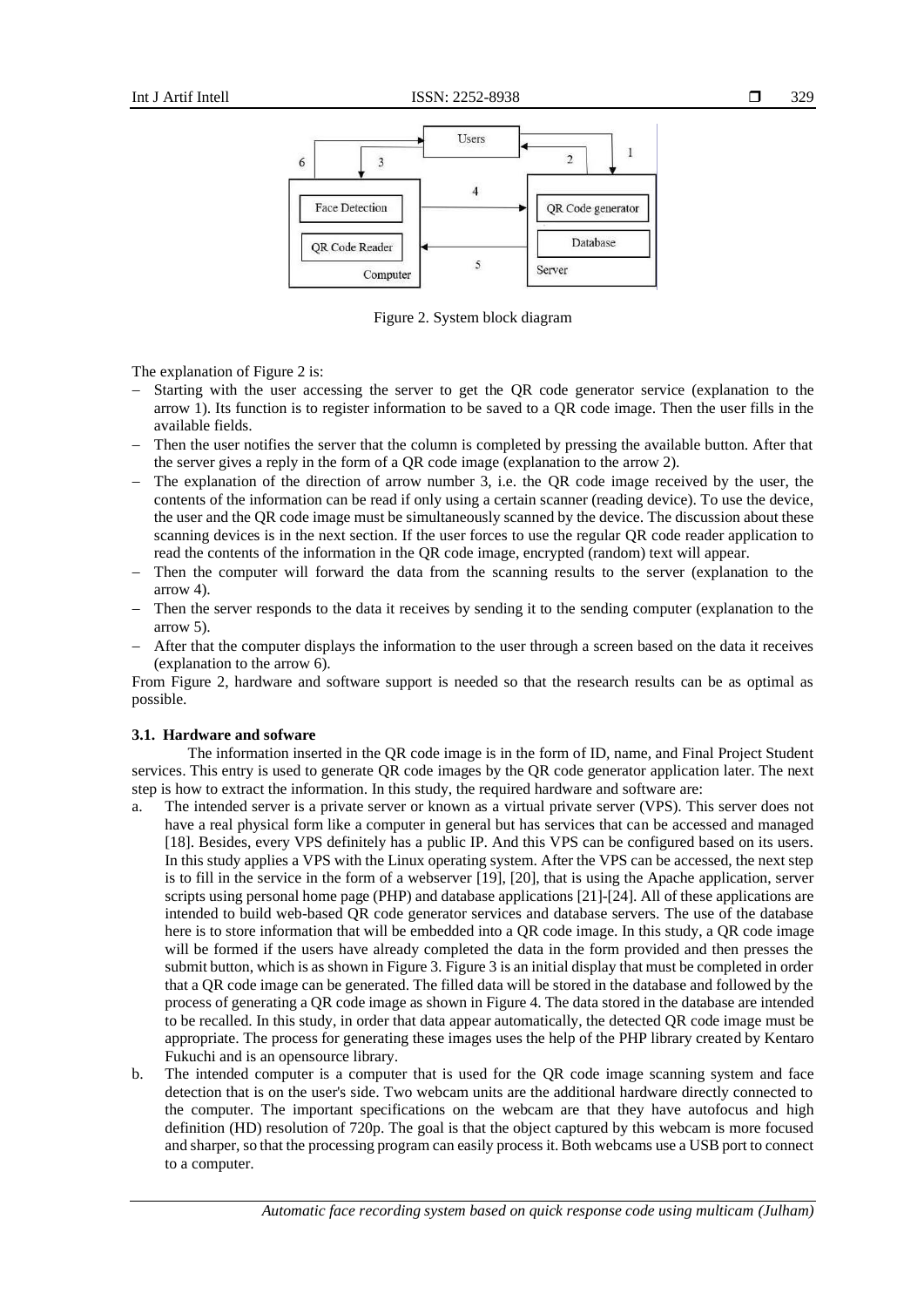c. The intended software is a programming language installed on the computer while the programming language used is the processing language [25], [26]. Processing is an open-source graphics library and integrated development environment (IDE) built for the electronic arts, new media arts, and visual design community with the aim of teaching the fundamentals of computer programming in a visual context. The Processing language uses the Java language, with additional simplifications such as additional classes and mathematical functions and operations. It also provides a graphical user interface to simplify the compile and execution stages. The program for processing QR codes requires additional program libraries, namely zxing4processing. This library was created by Salvatore Iaconesi and Rolf van Gelder who were released for its development. Moreover, the program for human face detection requires additional program libraries, i.e. opencv processing. This library is open source and includes a face detection algorithm called Haar like feature. Furthermore, this algorithm is supported by the cascade classifier to combine many features [27], [28].





Figure 3. The example of QR code generator service Figure 4. PHP QR code example

# **3.2. Data**

There are two types of data taken in this study, i.e. the first is the reading distance by the scanning system (in this case the webcam) with the QR code image object only. The second is the reading distance between the scanner system and the QR code image object and the human face object simultaneously. Data collection is carried out alternately according to the stages.

- a. The data retrieving in the first form still uses a webcam unit to scan QR code images in real-time. The data collection procedure is:
- First, make two QR code images through the application in Figure 3.
- After getting the OR code image, make sure the image is saved on the smartphone. In this study, the screen size of the smartphone is 6.4 inches. Then zoom in to the maximum of the QR code image.
- After successfully getting a QR code image as shown in Figure 5, then proceed by testing it to get back the information previously entered through the QR code Generator. With a webcam installed on the computer, then the QR code image is placed on the webcam, the information that appears is shown in Figure 6. And the result will be sililar to in the information entered through the QR code generator as shown in Figure 3.
- Then, carry out the measurement of reading distance in which every change in the reading distance, its QR code image will be changed, resulting in Table 1.





Figure 5. Display of QR code for testing Figure 6. The system display while the expected information appear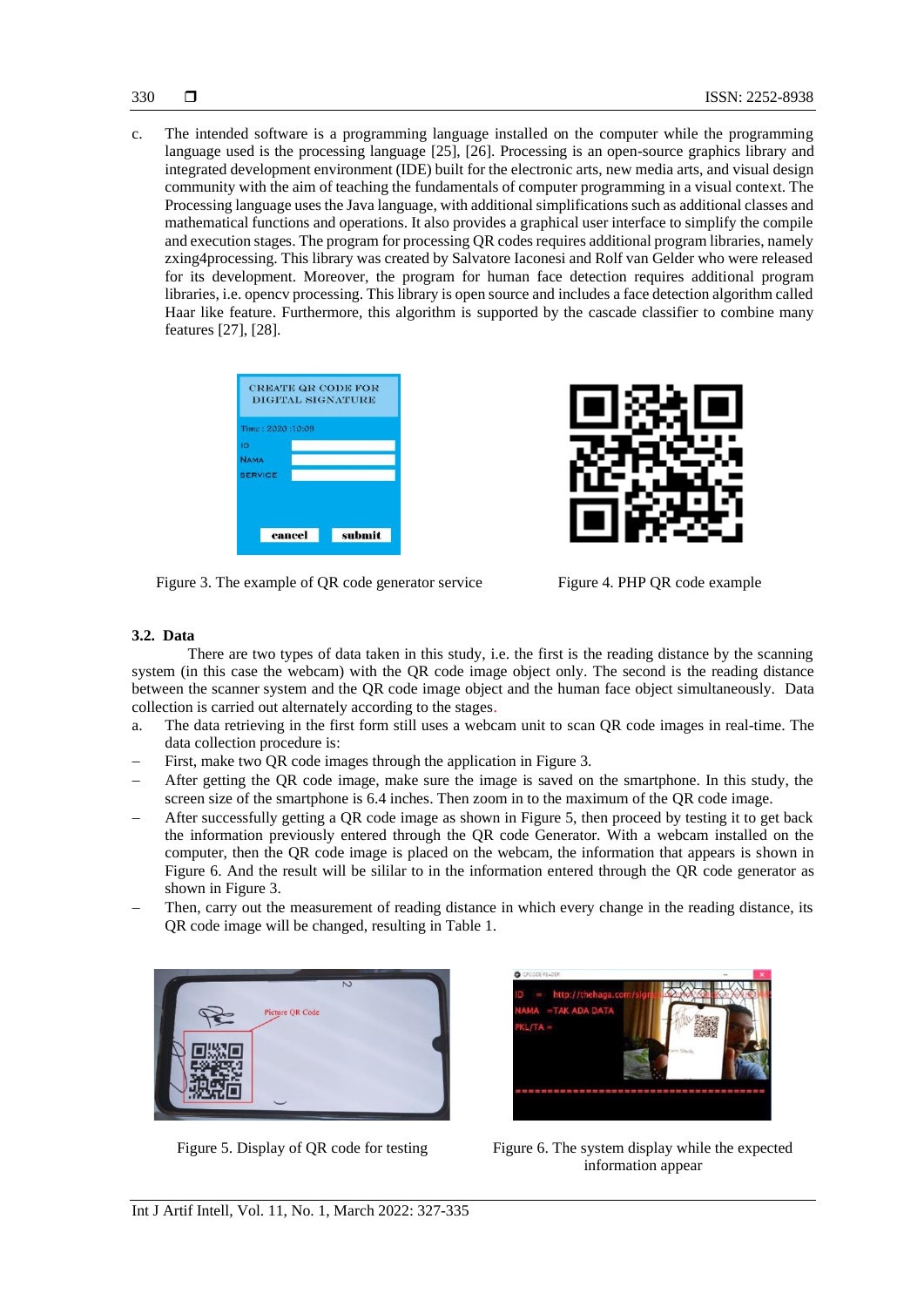Int J Artif Intell **ISSN:**  $2252-8938$ 

| Table 1. Data retrieving with one unit of webcam |               |        |        |        |        |        |  |
|--------------------------------------------------|---------------|--------|--------|--------|--------|--------|--|
| No                                               | Distance (cm) | Test 1 | Test 2 | Test 3 | Test 4 | Test 5 |  |
|                                                  |               |        |        |        |        |        |  |
|                                                  |               |        |        |        |        |        |  |
|                                                  | 10            |        |        |        |        |        |  |
|                                                  | 15            |        |        |        |        |        |  |
|                                                  | 20            |        |        |        |        |        |  |
| 6                                                | 25            |        |        |        |        |        |  |
|                                                  | 30            |        |        |        |        |        |  |
|                                                  | 35            |        |        |        |        |        |  |
|                                                  | 40            |        |        |        |        |        |  |
| 10                                               | 45            |        |        |        |        |        |  |
| 11                                               | 50            |        |        |        |        |        |  |
| 12                                               | 55            |        |        |        |        |        |  |
| 13                                               | 60            |        |        |        |        |        |  |
| 14                                               | 65            |        |        |        |        |        |  |
| 15                                               | 70            |        |        |        |        |        |  |
| 16                                               | 75            |        |        |        |        |        |  |

Table 1. Data retrieving with one unit of webcam

- b. Data retrieving in the second form uses two webcam units simultaneously, one webcam unit handles QR code images and the other handles human face detection. The data collection procedure is the same as data retrieving with a webcam unit, but there are some additions to the following points:
- The position of the OR code image and the face object faces each webcam, in which the position of the QR code image will be changed by the data, while the position of the user's face does not change (fixed). The position of the face must strictly be put in the green square line on the computer screen; in this case the distance is 1 meter from the face detection webcam. In Figure 7 is a display when the QR code image can provide the expected information. This is indicated by containing the data NAME, SERVICE and ACC TIME. Meanwhile, if the QR code image cannot provide the expected information, the system responds in the form of a sentence with no data.
- Then, the measurement of the reading distance is carried out in which every change in the reading distance, its QR code image will be changed, resulting in Table 2 and Table 3.



Figure 7. System view when expected information appears

During the experiment or testing, the resulted information is the same information as that entered at the beginning of getting the QR code image. This is because the information stored in the database can be retrieved based on the keywords contained in the image. Vice versa, information will not appear when it does not match. Interestingly, the utilization of QR code as two dimensional have been numerously deliver the benefit for various sectors due to the ability to store large information and extracting them with small amount of little distortion compare to one dimensional barcode [29], [30]. It can be said QR code as a fast readable way that can increase the process to scan, improving the degree of reading up to 360, support for more languages and durability against soil and damage such as several researches conducted for visual cryptography in ciphering messages [31], [32], securing the sharing process of personal confidential information either in term of forgery prevention or anti phishing attack [33]-[37]. In addition, there also several researches that focus on secure recognition process in login system using QR image [38], which mainly have challenges in term of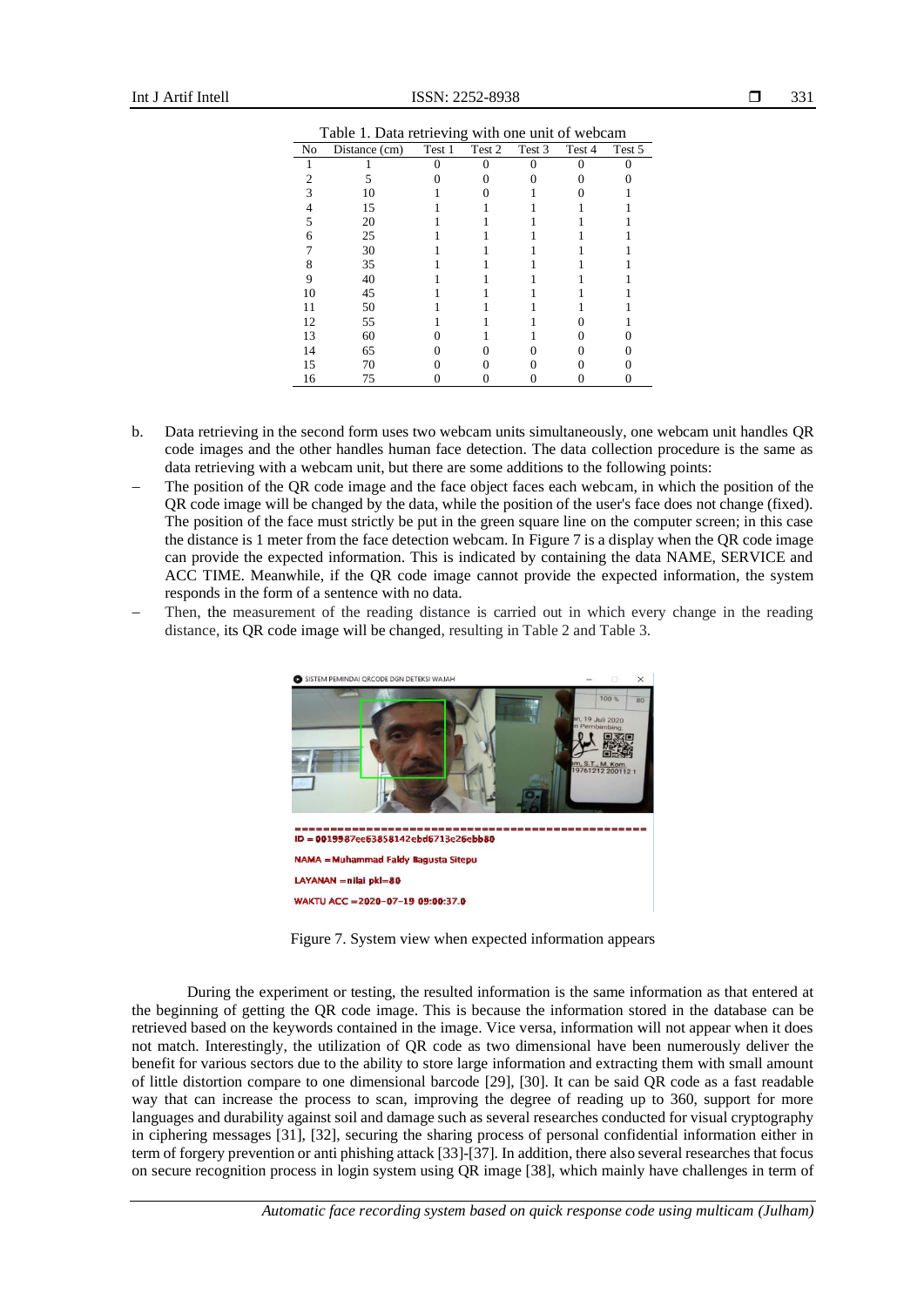localization such as illumination variation and perspective distorting as well as the adaptation into embedded system platform for processing complexity and resource requirement [39]. On the other hand, in term of mobility and agility, the implementation of QR codes support various application such as smart attendance in the university [40] or even in broader level of digital education system [41] and smart city bus for the payment system [42]. Meanwhile, certain technique has been introduced to hide encrypted data using EK-EQR algorithm [43] to improve traceability system [44]. There is also necessity in the further improvement for QR code to protect information with steganography or cryptography in order to guard the knowledge against the attackers [45], which consider the error correction levels up to 30% [46] to the linkage of multimedia data [47], [48]. Interestingly, mobile computing present a great way to easily apply attendance systems [49] to large and complex battlefield interconnection systems [50], allowing QR codes to work and communicate with users anytime, anywhere and on any device.

| Table 2. Data retrieving with two webcams, the |          |      |      |      | Table 3. Data retrieving with two webcams, |                        |                |          |      |      |      |      |      |
|------------------------------------------------|----------|------|------|------|--------------------------------------------|------------------------|----------------|----------|------|------|------|------|------|
| detected user's face                           |          |      |      |      |                                            | undetected user's face |                |          |      |      |      |      |      |
| N <sub>0</sub>                                 | Distance | Test | Test | Test | Test                                       | Test                   | N <sub>o</sub> | Distsnce | Test | Test | Test | Test | Test |
|                                                | (cm)     |      | 2    | 3    | 4                                          | 5                      |                | (cm)     |      | 2    | 3    | 4    |      |
|                                                |          |      |      |      | $\Omega$                                   |                        |                |          |      |      |      |      |      |
|                                                |          |      |      |      |                                            |                        |                |          |      |      |      |      |      |
|                                                | 10       |      |      |      |                                            |                        |                | 10       |      |      |      |      |      |
|                                                | 15       |      |      |      |                                            |                        |                | 15       |      |      |      |      |      |
|                                                | 20       |      |      |      |                                            |                        |                | 20       |      |      |      |      |      |
|                                                | 25       |      |      |      |                                            |                        |                | 25       |      |      |      |      |      |
|                                                | 30       |      |      |      |                                            |                        |                | 30       |      |      |      |      |      |
|                                                | 35       |      |      |      |                                            |                        |                | 35       |      |      |      |      |      |
|                                                | 40       |      |      |      |                                            |                        |                | 40       |      |      |      |      |      |
| 10                                             | 45       |      |      |      |                                            |                        | 10             | 45       |      |      |      |      |      |
|                                                | 50       |      |      |      |                                            |                        | 11             | 50       |      |      |      |      |      |
| 12                                             | 55       |      |      |      |                                            |                        | 12             | 55       |      |      |      |      |      |
| 13                                             | 60       |      |      |      |                                            |                        | 13             | 60       |      |      |      |      |      |
| 14                                             | 65       |      |      |      |                                            |                        | 14             | 65       |      |      |      |      |      |
| 15                                             | 70       |      |      |      |                                            |                        | 15             | 70       |      |      |      |      |      |
| 16                                             | 75       |      |      |      |                                            |                        | 16             | 75       |      |      |      |      |      |

Table 2. Data retrieving with two webcams, the  $detected$  user's  $f_3$ 

# **4. RESULTS AND DISCUSSION**

The discussion begins with getting the parameters contained in Tables 1 to 3:

- − Column Distance (cm) is the distance between the QR code image and the webcam in centimeters.
- Column 1<sup>st</sup> test,  $2<sup>nd</sup>$  test to  $5<sup>th</sup>$  test are repeated data collection activities.
- Numbers 0 and 1 describe whether or not is a change in information on the monitor screen. Its function is to find out the response from the webcam whether it can still process (indicated by changes in information data on the monitor screen) or cannot process QR code images (indicated by no change in data at all). For number 1, it means that the information on the screen has changed, while the number 0 means that there is no change in the information on the screen.

Then, in Table 1 there are rows containing non similar numbers, such as those in rows 3, 12, 13, while The other rows have similar numbers. So that the non-similar rows will find the approximate value is:

- Row  $3 = (1 + 0 + 1 + 0 + 1) / 5 = 3/5 = 0.6$  and becomes 1.
- $\text{Row } 12 = (1 + 1 + 1 + 0 + 1) / 5 = 4/5 = 0.8 \text{ and becomes } 1.$
- Row  $13 = (0 + 1 + 1 + 0 + 0) / 5 = 2/5 = 0.4$  and becomes 0.

From the calculation of this approach, the condition in Table 1 is:

- The distance at 10 cm has changes in information.
- The distance at 55 cm has changes in information.
- The distance at 60 cm has no change in information.

Then in Table 2 there are rows containing non-similar numbers, such as rows 3, 12, 13., while the other rows have similar numbers. So that the non-similar rows will find the approximate value is:

- Row  $3 = (0 + 0 + 1 + 1 + 1) / 5 = 3/5 = 0.6$  and becomes 1
- Row  $12 = (1 + 1 + 1 + 0 + 1) / 5 = 4/5 = 0.8$  and becomes 1
- Row  $13 = (1 + 1 + 0 + 0 + 0) / 5 = 2/5 = 0.4$  and becomes 0
- From the calculation of this approach, the condition in Table 2 is:
- The distance at 10 cm has changes in information.
- The distance at 55 cm has changes in information.
- The distance at 60 cm has no change in information.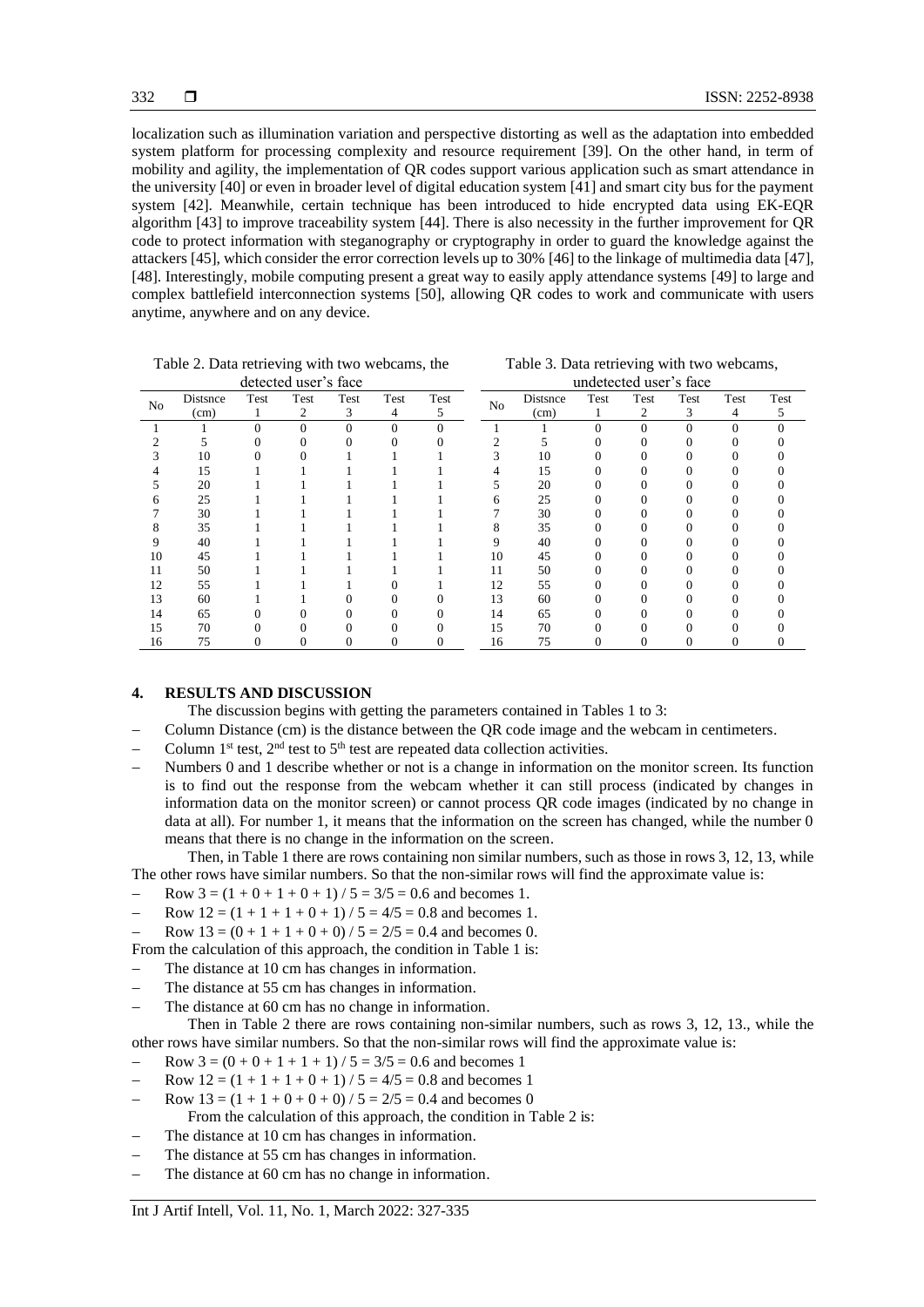Continued in Table 3, all rows contain the number 0 which means there is no change or the system does not respond. Therefore, they can be summarized into the following Tables 4 and 5:

| No. | Distance (cm) | <b>Status</b> | N <sub>o</sub> | Distance (cm) | <b>Status</b> |
|-----|---------------|---------------|----------------|---------------|---------------|
|     |               | Unchange      |                |               | Unchange      |
|     | 5             | Unchange      |                | 5             | Unchange      |
| 3   | 10            | Change        | 3              | 10            | Change        |
| 4   | 15            | Change        | 4              | 15            | Change        |
|     | 20            | Change        |                | 20            | Change        |
| 6   | 25            | Change        | 6              | 25            | Change        |
|     | 30            | Change        |                | 30            | Change        |
| 8   | 35            | Change        | 8              | 35            | Change        |
| 9   | 40            | Change        | 9              | 40            | Change        |
| 10  | 45            | Change        | 10             | 45            | Change        |
| 11  | 50            | Change        | 11             | 50            | Change        |
| 12  | 55            | Change        | 12             | 55            | Change        |
| 13  | 60            | Unchange      | 13             | 60            | Unchange      |
| 14  | 65            | Unchange      | 14             | 65            | Unchange      |
| 15  | 70            | Unchange      | 15             | 70            | Unchange      |
| 16  | 75            | Unchange      | 16             | 75            | Unchange      |

#### **5. CONCLUSION**

In summary, perform face detection using a QR code as a face identifier that accesses the QR code so that it gets a track record. The success of reading the QR code is influenced by 2 factors, namely the first is the distance between the QR code object and the webcam and the second is detecting the user's face. With multicam, these two factors can work simultaneously, because each camera handles each process. Without these two factors, the system will not work optimally. In addition, the QR code reader (QR code reader) and QR code generator (QR code Generator) cannot be used without a VPS. This is because every transaction can be stored/recorded in it, in the form of the user's face and information. Besides, the dynamic type of QR code reader applied in this study requires a QR code generator for synchronizing information, so that the information cannot be directly understood by users when using any QR code reader device on the market. With the ability to detect the user's face and store it, it is hoped that in the next research the system can secure the information contained in the QRCode based on the user's face through face recognition.

#### **REFERENCES**

- [1] A. Abas, Y. Yusof, R. Din, F. Azali, and B. Osman, "Increasing data storage of coloured QR code using compress, multiplexing and multilayered technique," *Bull. Electr. Eng. Informatics*, vol. 9, no. 6, pp. 2555–2561, 2020, doi: 10.11591/eei.v9i6.2481.
- [2] P. Satanasaowapak, W. Kawseewai, S. Promlee, and A. Vilamat, "Residential access control system using QR code and the IoT," *Int. J. Electr. Comput. Eng.*, vol. 11, no. 4, pp. 3267–3274, 2021, doi: 10.11591/ijece.v11i4.pp3267-3274.
- [3] F. Kumagai, "What Can Be Done Before a Municipality ``Disappears'': Making the Best of Negative Municipal Resources," in *Municipal Power and Population Decline in Japan: Goki-Shichido and Regional Variations*, Singapore: Springer Singapore, 2020, pp. 229–264.
- [4] S. C. Cha, H. Wang, Z. Tan, Y. J. Joung, Y. C. Tseng, and K. H. Yeh, "On Privacy Aware Carriers for Value-Possessed e-Invoices Considering Intelligence Mining," *IEEE Trans. Emerg. Top. Comput. Intell.*, vol. 4, no. 5, pp. 641–652, 2020, doi: 10.1109/TETCI.2019.2938547.
- [5] M. Xu *et al.*, "Stylized Aesthetic QR code," *IEEE Trans. Multimed.*, vol. 21, no. 8, pp. 1960–1970, 2019, doi: 10.1109/TMM.2019.2891420.
- [6] S. Li, J. Shang, Z. Duan, and J. Huang, "Fast detection method of quick response code based on run-length coding," *IET Image Process.*, vol. 12, no. 4, pp. 546-551(5), Apr. 2018, [Online]. Available: https://digitallibrary.theiet.org/content/journals/10.1049/iet-ipr.2017.0677.
- [7] U. A. Waqas, M. Khan, and S. I. Batool, "A new watermarking scheme based on Daubechies wavelet and chaotic map for quick response code images," *Multimed. Tools Appl.*, vol. 79, no. 9, pp. 6891–6914, 2020, doi: 10.1007/s11042-019-08570-5.
- [8] E. Ozan, "QR code Based Signage to Support Automated Driving Systems on Rural Area Roads," in *Industrial Engineering and Operations Management II*, 2019, pp. 109–116.
- [9] M. Abdolahi, H. Jiang, and B. Kaminska, "Structural colour {QR} codes for multichannel information storage with enhanced optical security and life expectancy," *Nanotechnology*, vol. 30, no. 40, p. 405301, Jul. 2019, doi: 10.1088/1361-6528/ab2d3b.
- [10] I. Farida, F. R. Agung, R. Aisyah, and D. Nasrudin, "Learning crude oil based on enviromental literacy," *J. Phys. Conf. Ser.*, vol. 1563, no. 1, 2020, doi: 10.1088/1742-6596/1563/1/012047.
- [11] R. Focardi, F. L. Luccio, and H. A. M. Wahsheh, "Usable security for QR code," *J. Inf. Secur. Appl.*, vol. 48, p. 102369, 2019, doi: https://doi.org/10.1016/j.jisa.2019.102369.
- [12] J. Jabbar, S. I. Malik, G. AlFarsi, and R. M. Tawafak, "The Impact of WhatsApp on Employees in Higher Education," in *Recent Advances in Intelligent Systems and Smart Applications*, M. Al-Emran, K. Shaalan, and A. E. Hassanien, Eds. Cham: Springer International Publishing, 2021, pp. 639–651.
- [13] W. Liu, B. Wang, Y. Li, and M. Wu, "Screen-camera communication system based on dynamic QR code," *IOP Conf. Ser. Mater. Sci. Eng.*, vol. 790, no. 1, 2020, doi: 10.1088/1757-899X/790/1/012012.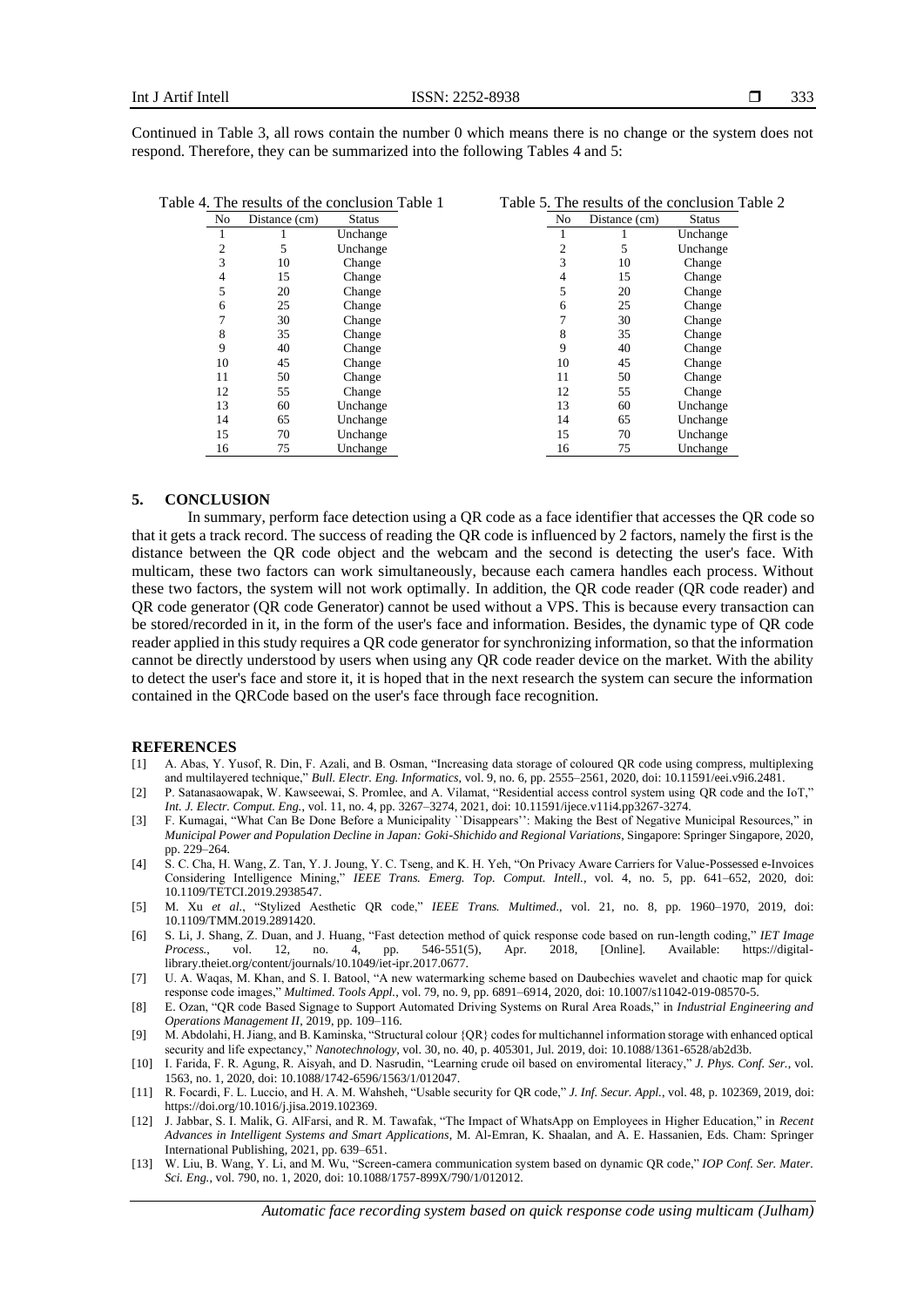- 334
- [14] H. Baidong and Z. Yukun, "Research on Quickpass Payment Terminal Application System Based on dynamic QR code," *J. Phys. Conf. Ser.*, vol. 1168, no. 3, 2019, doi: 10.1088/1742-6596/1168/3/032059.
- [15] A. R. Jones, M. D. Aspinall, and M. J. Joyce, "A remotely triggered fast neutron detection instrument based on a plastic organic scintillator," *Rev. Sci. Instrum.*, vol. 89, no. 2, p. 23115, 2018, doi: 10.1063/1.5012121.
- [16] J. Choi and F. J. Contractor, "Improving the Progress of Research & Development (R&D) Projects by Selecting an Optimal Alliance Structure and Partner Type," *Br. J. Manag.*, vol. 30, no. 4, pp. 791–809, 2019, doi: 10.1111/1467-8551.12267.
- [17] K. Lee, Y. Jeong, and B. Yoon, "Developing an research and development (R&D) process improvement system to simulate the performance of R&D activities," *Comput. Ind.*, vol. 92–93, pp. 178–193, 2017, doi: https://doi.org/10.1016/j.compind.2017.08.001.
- [18] H. A. Adam, Julham, A. R. Lubis, F. Fachrizal, and Y. Fatmi, "Design information seating chart system in classroom with wireless sensor network," in *Journal of Physics: Conference Series*, 2019, vol. 1361, no. 1, doi: 10.1088/1742-6596/1361/1/012007.
- [19] T. Fadhilah Iskandar, M. Lubis, T. Fabrianti Kusumasari, and A. Ridho Lubis, "Comparison between client-side and server-side rendering in the web development," *IOP Conf. Ser. Mater. Sci. Eng.*, vol. 801, no. 1, 2020, doi: 10.1088/1757-899X/801/1/012136.
- [20] I. Kamil, Julham, M. Lubis, and A. R. Lubis, "Management maintenance system for remote control based on microcontroller and virtual private serve," *Indones. J. Electr. Eng. Comput. Sci.*, vol. 16, no. 3, 2019, doi: 10.11591/ijeecs.v16.i3.pp1349-1355.
- [21] A. R. Lubis, F. Fachrizal, and H. Maulana, "Database management optimization using PostgreSQL replication database in database system," *Adv. Sci. Lett.*, vol. 23, no. 5, 2017, doi: 10.1166/asl.2017.8286.
- [22] Y. Y. Lase, Haryadi, and Y. Fatmi, "Analysis of effective storage time to deteremine the quality of milk usingsimple additive weighting method," *J. Phys. Conf. Ser.*, vol. 1361, no. 1, 2019, doi: 10.1088/1742-6596/1361/1/012077.
- [23] A. Ramadhan, M. Lubis, W. Puspitasari, and A. R. Lubis, "Development of Web Stock Opname Application With SAP Business One Using Scrum Method," in *2019 International Conference of Computer Science and Information Technology (ICoSNIKOM)*, Nov. 2019, pp. 1–5, doi: 10.1109/ICoSNIKOM48755.2019.9111526.
- [24] A. R. Lubis, M. K. M. Nasution, O. S. Sitompul, and E. M. Zamzami, "A Framework of Utilizing Big Data of Social Media to Find Out the Habits of Users Using Keyword," 2020, pp. 140–144.
- [25] A. R. Lubis *et al.*, "Obtaining Value From The Constraints in Finding User Habitual Words," pp. 8–11, 2020.
- [26] A. R. Lubis, M. K. M. Nasution, O. Salim Sitompul, and E. Muisa Zamzami, "The effect of the TF-IDF algorithm in times series in forecasting word on social media," *Indones. J. Electr. Eng. Comput. Sci.*, vol. 22, no. 2, p. 976, 2021, doi: 10.11591/ijeecs.v22.i2.pp976-984.
- [27] M. Almasi, "An Investigation on Face Detection Applications," *Int. J. Comput. Appl.*, vol. 177, no. 21, pp. 17–23, 2019, doi: 10.5120/ijca2019919664.
- [28] V. G. Patel and A. Suthar, "Human Face Detection and Tracking," *Int. J. Comput. Eng. Technol.*, vol. 9, no. 4, pp. 187–195, 2018, doi: 10.13140/RG.2.2.24467.43042.
- [29] S. Singh, "QR code Analysis," *Int. J. Adv. Res. Comput. Sci. Softw. Eng.*, vol. 6, no. 5, pp. 89–92, 2016, [Online]. Available: www.ijarcsse.com.
- [30] S. Nasir, S. Al-Qaraawi, and M. Croock, "Design and implementation a network mobile application for plants shopping center using QR code," *Int. J. Electr. Comput. Eng.*, vol. 10, no. 6, pp. 5940–5950, 2020, doi: 10.11591/ijece.v10i6.pp5940-5950.
- [31] S. K. Thamer and B. N. Ameen, "A new method for ciphering a message using QR code," *Comput. Sci. Eng.*, vol. 6, no. 2, pp. 19– 24, 2016, doi: 10.5923/j.computer.20160602.01.
- [32] X. Cao, L. Feng, P. Cao, and J. Hu, "Secure QR code Scheme Based on Visual Cryptography," vol. 133, pp. 433–436, 2016, doi: 10.2991/aiie-16.2016.99.
- [33] M. S. Ahamed and H. Asiful Mustafa, "A Secure QR code System for Sharing Personal Confidential Information," *5th Int. Conf. Comput. Commun. Chem. Mater. Electron. Eng. IC4ME2 2019*, pp. 11–12, 2019, doi: 10.1109/IC4ME247184.2019.9036521.
- [34] A. T. Purnomo, Y. S. Gondokaryono, and C. S. Kim, "Mutual authentication in securing mobile payment system using encrypted QR code based on public key infrastructure," *Proc. 2016 6th Int. Conf. Syst. Eng. Technol. ICSET 2016*, pp. 194–198, 2017, doi: 10.1109/FIT.2016.7857564.
- [35] V. Mavroeidis and M. Nicho, "Quick response code secure: A cryptographically secure anti-phishing tool for QR code attacks," *Lect. Notes Comput. Sci. (including Subser. Lect. Notes Artif. Intell. Lect. Notes Bioinformatics)*, vol. 10446 LNCS, no. August 2017, pp. 313–324, 2017, doi: 10.1007/978-3-319-65127-9\_25.
- [36] A. R. Lubis, F. Fachrizal, M. Lubis, and H. M. Tahir, "Wireless service at Public University: A survey of users perception on security aspects," in *2018 International Conference on Information and Communications Technology, ICOIACT 2018*, 2018, vol. 2018-Janua, doi: 10.1109/ICOIACT.2018.8350786.
- [37] Julham, F. Fachrizal, H. A. Adam, Y. Fatmi, and A. R. Lubis, "Security of data communications between embedded arduino systems with substitution encryption," in *Proceedings of the 2nd International Conference on Informatics and Computing, ICIC 2017*, 2018, vol. 2018-Janua, doi: 10.1109/IAC.2017.8280578.
- [38] S. Dutta, S. Singh, and P. Ghodke, "Secure Login System Using QR-Image," *Int. J. Comput. Appl. Technol. Res.*, vol. 8, no. 1, pp. 1–3, 2019, doi: 10.7753/ijcatr0801.1001.
- [39] H. Tribak and Y. Zaz, "QR code Recognition based on Principal Components Analysis Method," *Int. J. Adv. Comput. Sci. Appl.*, vol. 8, no. 4, pp. 241–248, 2017, doi: 10.14569/ijacsa.2017.080433.
- [40] F. Masalha and N. Hirzallah, "A Students Attendance System Using QR code," *Int. J. Adv. Comput. Sci. Appl.*, vol. 5, no. 3, pp. 75–79, 2014, [Online]. Available: http://bvs.sld.cu/revistas/mciego/vol14\_supl2\_08/articulos/a6\_v14\_supl208.htm.
- [41] S. Goyal, S. Yadav, and M. Mathuria, "Exploring concept of QR code and its benefits in digital education system," *2016 Int. Conf. Adv. Comput. Commun. Informatics, ICACCI 2016*, pp. 1141–1147, 2016, doi: 10.1109/ICACCI.2016.7732198.
- [42] S. L. Fong, D. Wui Yung Chin, R. A. Abbas, A. Jamal, and F. Y. H. Ahmed, "Smart City Bus Application with QR code: A Review," *2019 IEEE Int. Conf. Autom. Control Intell. Syst. I2CACIS 2019 - Proc.*, no. June, pp. 34–39, 2019, doi: 10.1109/I2CACIS.2019.8825047.
- [43] N. Naik, N. Kadam, and M. Bhalekar, "Technique to Hide Encrypted Data in QR codes using EK-EQR Algorithm," *Int. J. Comput. Appl.*, vol. 161, no. 12, pp. 25–28, 2017, doi: 10.5120/ijca2017913397.
- [44] L. Tarjan, I. Šenk, S. Tegeltija, S. Stankovski, and G. Ostojic, "A readability analysis for QR code application in a traceability system," *Comput. Electron. Agric.*, vol. 109, pp. 1–11, 2014, doi: 10.1016/j.compag.2014.08.015.
- [45] M. Alajmi, I. Elashry, H. S. El-Sayed, and O. S. Farag Allah, "Steganography of Encrypted Messages Inside Valid QR codes," *IEEE Access*, vol. 8, pp. 27861–27873, 2020, doi: 10.1109/ACCESS.2020.2971984.
- [46] A. Mishra and M. Mathuria, "A Review on QR code," *Int. J. Comput. Appl.*, vol. 164, no. 9, pp. 17–19, 2017, doi: 10.5120/ijca2017913739.
- [47] M. Z. Alksasbeh, B. A. Y. Alqaralleh, T. Abukhalil, A. Abukaraki, T. Al Rawashdeh, and M. Al-Jaafreh, "Smart detection of offensive words in social media using the soundex algorithm and permuterm index," *Int. J. Electr. Comput. Eng.*, vol. 11, no. 5, pp.